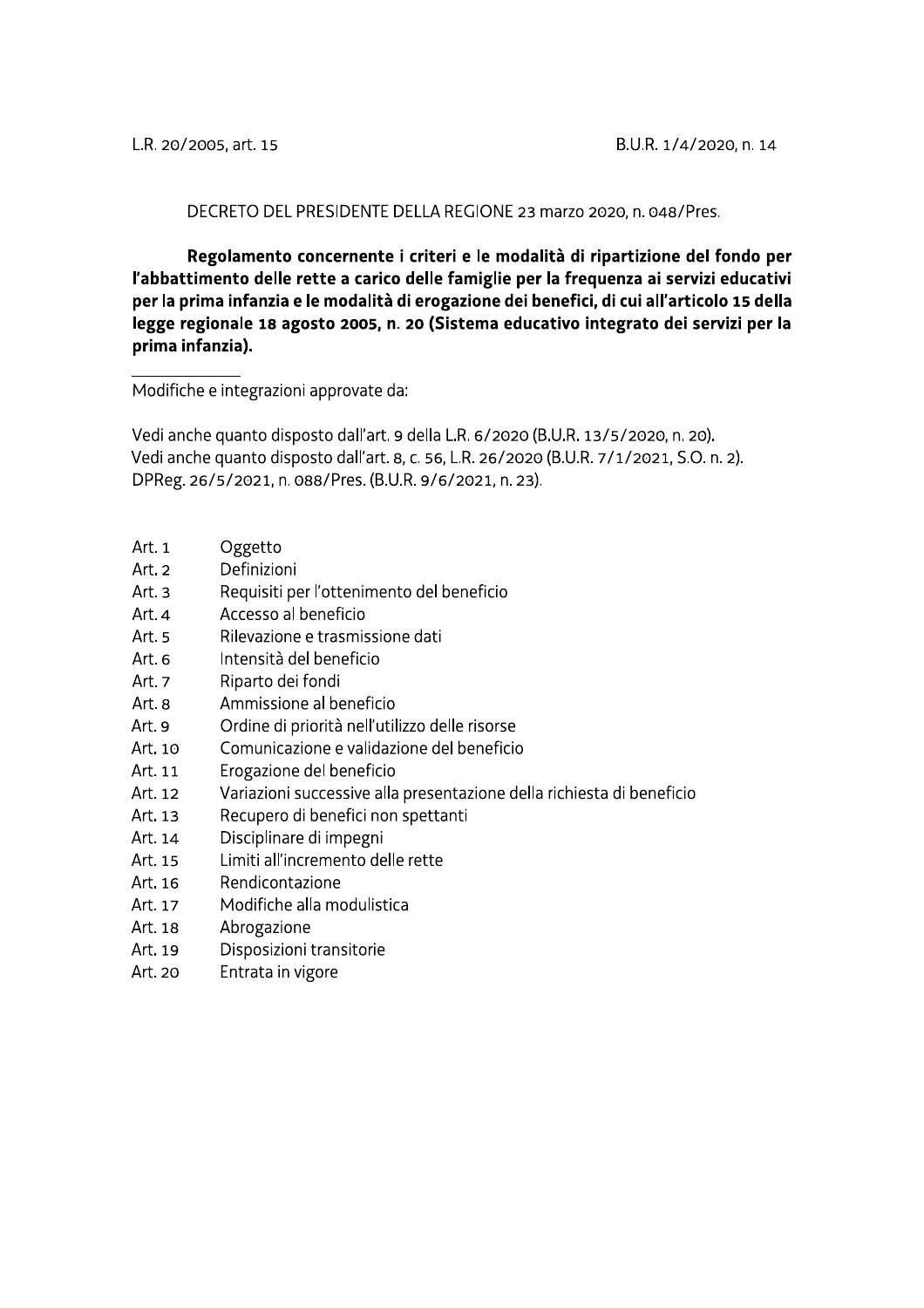# Art. 1

### (Oggetto)

1. Il presente regolamento, ai sensi dell'articolo 15, comma 2, della legge regionale 18 agosto 2005, n. 20 (Sistema educativo integrato dei servizi per la prima infanzia), disciplina:

- i criteri e le modalità di ripartizione del Fondo finalizzato all'abbattimento delle rette a) a carico delle famiglie, di seguito denominato Fondo;
- gli elementi per l'individuazione delle modalità di erogazione dei benefici a favore b) delle famiglie.

2. Ai sensi dell'articolo 15 comma 1 della legge regionale 20/2005, il Fondo è finalizzato all'abbattimento delle rette a carico delle famiglie per l'accesso ai seguenti servizi erogati da soggetti pubblici nonché da soggetti del privato sociale e privati:

- nidi d'infanzia di cui all'articolo 3 della legge regionale 20/2005;  $a)$
- $b)$ centri per bambini e genitori di cui all'articolo 4, comma 2, lettera a), della legge regionale 20/2005;
- $\mathsf{C}$ spazi gioco di cui all'articolo 4, comma 2, lettera b), della legge regionale 20/2005;
- servizi educativi domiciliari di cui all'articolo 4, comma 2, lettera c), della legge d) regionale 20/2005;
- $e)$ servizi sperimentali di cui all'articolo 5, comma 1, della legge regionale 20/2005.

3. I servizi elencati al comma 2 devono:

- $a)$ essere avviati con le modalità previste dall'articolo 18 della legge regionale 20/2005;
- essere gestiti dai soggetti di cui all'articolo 6 della legge regionale 20/2005<sup>1</sup>; b)
- $\mathsf{C}$ essere accreditati ai sensi dell'articolo 20 della legge regionale 20/2005 aver sottoscritto il disciplinare di impegni di cui all'articolo 14 del presente Regolamento<sup>2</sup>.

4. Non rientrano nei servizi del comma 2 le sezioni sperimentali aggregate previste dall'articolo 1, comma 630, della legge 27 dicembre 2006, n. 296 (legge finanziaria 2007). denominate sezioni primavera o ponte.

5. Il beneficio di cui al presente regolamento è concesso dai Servizi sociali dei Comuni mediante l'erogazione diretta ai gestori dei servizi degli importi relativi all'abbattimento del costo delle rette a carico delle famiglie.

# Art. 2

# (Definizioni)

1. Ai fini del presente regolamento si intende per:

 $a)$ nucleo familiare: il nucleo familiare come definito dall'articolo 3 del decreto del Presidente del Consiglio dei Ministri 5 dicembre 2013, n. 159 (regolamento concernente la revisione delle modalità di determinazione e i campi di applicazione

<sup>&</sup>lt;sup>1</sup> Parole soppresse da art. 1, c. 1, lett. a), DPReg. 26/5/2021, n. 088/Pres. (B.U.R. 9/6/2021, n. 23).

<sup>&</sup>lt;sup>2</sup> Parole aggiunte da art. 1, c. 1, lett. b), DPReg. 26/5/2021, n. 088/Pres. (B.U.R. 9/6/2021, n. 23).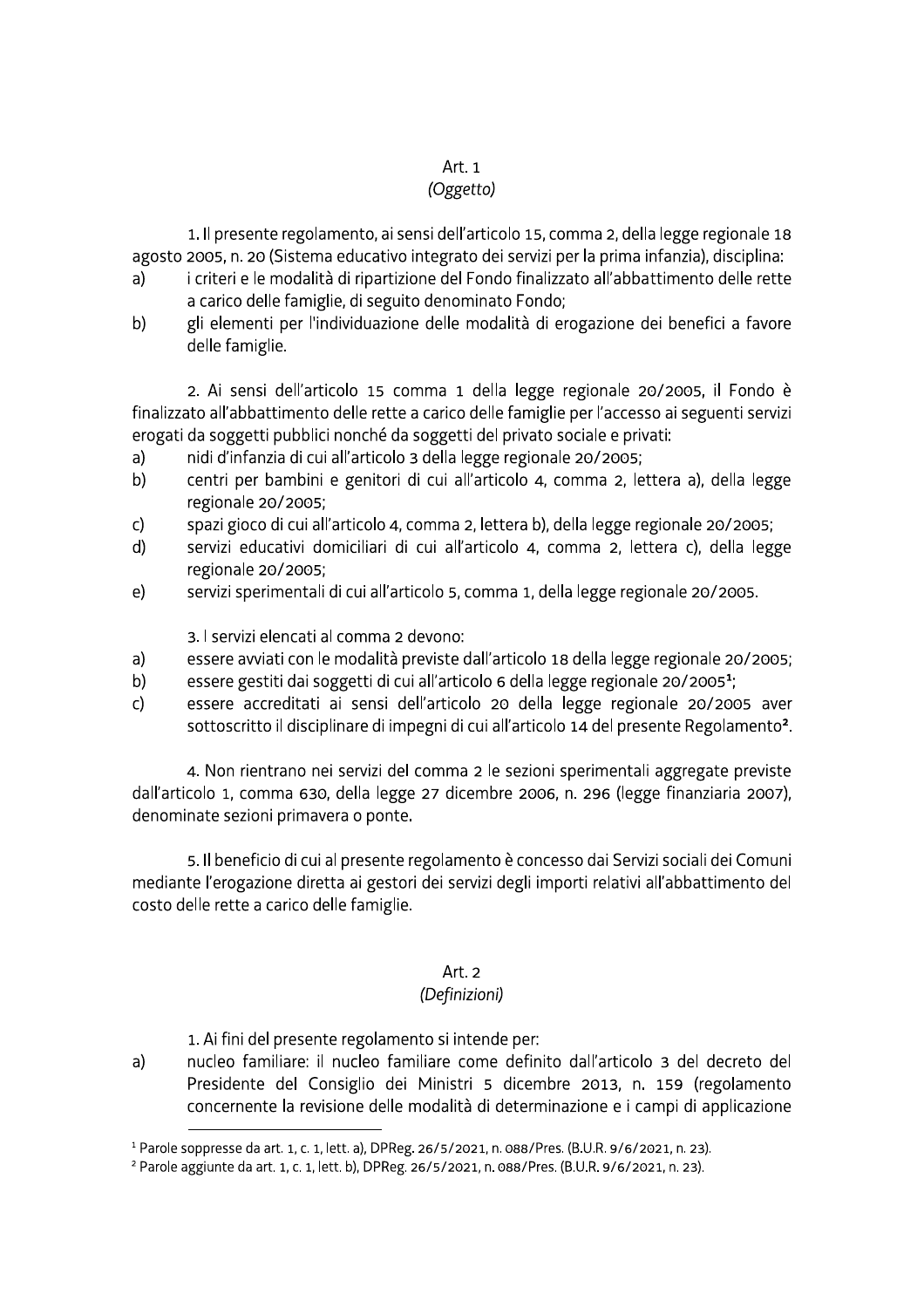dell'Indicatore della situazione economica equivalente (ISEE) e con eventuale applicazione delle deroghe previste dall'articolo 7 del medesimo decreto;

- $b)$ gestori dei servizi: soggetti di cui all'articolo 6 della legge regionale 20/2005 gestori di servizi di cui all'articolo 1, comma 2, del presente regolamento, avviati ai sensi dell'articolo 18 della legge regionale 20/2005 e accreditati ai sensi dell'articolo 20 della legge medesima;
- $\mathsf{C}$ SSC: Ente gestore del Servizio sociale dei Comuni di cui all'articolo 18 della legge regionale 31 marzo 2006, n. 6 (Sistema integrato di interventi e servizi per la promozione e la tutela dei diritti di cittadinanza sociale);
- $d)$ anno educativo: periodo di tempo compreso tra il 1 settembre di ogni anno solare e il 31 agosto dell'anno solare successivo;
- quadrimestre: suddivisione dell'anno educativo di durata pari a quattro mesi;  $e)$
- $f$ retta mensile: costo complessivo mensile per la frequenza dei servizi di cui all'articolo 1. comma 2:
- beneficio: abbattimento della retta mensile: g)
- $h)$ frequenza: fruizione dei servizi di cui all'articolo 1, comma 2, secondo le modalità pattuite all'atto dell'iscrizione;
- $\mathbf{i}$ frequenza a tempo pieno di nidi d'infanzia e servizi educativi domiciliari: frequenza per almeno 100 ore al mese e con almeno 10 giorni con frequenza superiore alle 5 ore;
- freguenza a tempo parziale di nidi d'infanzia e servizi educativi domiciliari: freguenza j) inferiore ai limiti minimi stabiliti per il tempo pieno come definito alla lettera i), per almeno 30 ore al mese:
- $\mathsf{k}$ frequenza di centri per bambini e genitori e spazi gioco: frequenza per non più di 5 ore giornaliere, per almeno 30 ore al mese.

# Art.<sub>3</sub>

# (Requisiti per l'ottenimento del beneficio)

1. Il beneficio è riconosciuto ai nuclei familiari in possesso di tutti i seguenti requisiti alla data di presentazione della domanda:

- residenza o attività lavorativa in regione da almeno dodici mesi continuativi di uno  $a)$ dei genitori:
- valore dell'ISEE pari o inferiore a euro 50.000,00, calcolato, qualora ne ricorrano le b) condizioni, anche con le modalità di cui all'articolo 7 del Decreto del Presidente del Consiglio dei Ministri 159/2013.

2. Il beneficio è altresì riconosciuto, anche in assenza di presentazione di dichiarazione ISEE, alle madri di figli minori inserite in un percorso personalizzato di protezione e sostegno all'uscita da situazioni di violenza debitamente attestato dal Servizio Sociale dei Comuni (SSC) di cui all'articolo 17 della legge regionale 6/2006, della Regione Friuli Venezia Giulia o da un Centro Antiviolenza o soggetto gestore di Case Rifugio operante nel territorio del Friuli Venezia Giulia e aderente alla rete nazionale D.i.Re - Donne in Rete contro la violenza - ai sensi del protocollo d'Intesa tra D.i.Re e ANCI - Associazione Nazionale Comuni Italiani siglato in data 16 maggio 2013, ovvero individuato dalle competenti strutture regionali in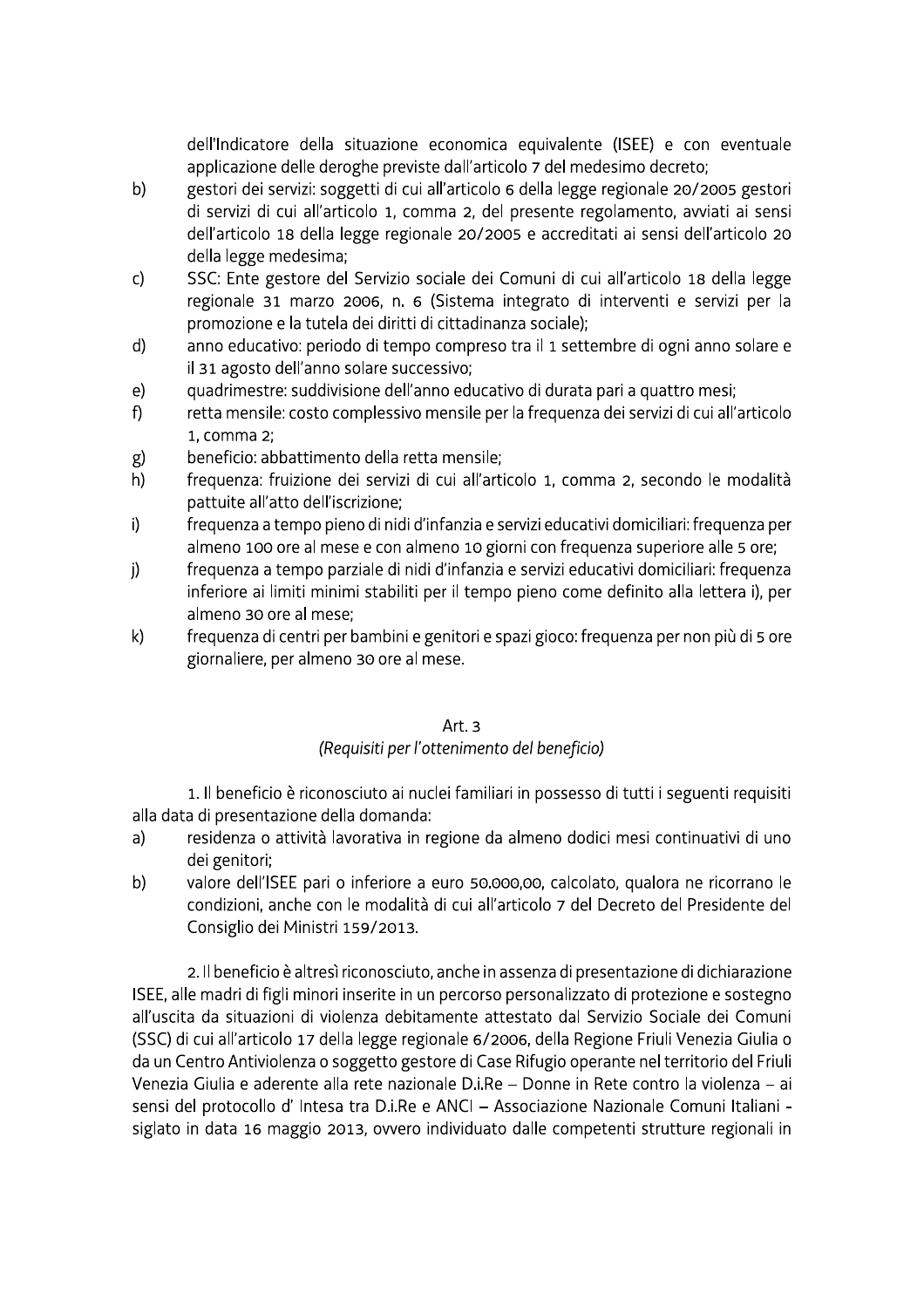base alle previsioni di cui all'articolo 5-bis decreto-legge 14 agosto 2013, n. 93, convertito, con modificazioni, dalla legge 15 ottobre 2013, n. 119.

# Art. $4$

### (Accesso al beneficio)

1. Per accedere al beneficio il soggetto che esercita la responsabilità genitoriale sul minore, ai sensi dell'articolo 316 del Codice Civile, presenta al SSC territorialmente competente per il servizio richiesto domanda esclusivamente on-line, mediante apposita modalità informatica messa a disposizione dalla Regione, contenente la dichiarazione di aver iscritto il minore a uno dei servizi di cui all'articolo 1, commi 2 e 3<sup>3</sup> e le relative modalità di frequenza, di essere in possesso dei requisiti di cui all'articolo 3 e di una attestazione ISEE in corso di validità per l'anno corrente del proprio nucleo familiare.

2. Con la presentazione della domanda il richiedente autorizza il SSC al pagamento del beneficio a esso spettante a favore del gestore del servizio, al fine di abbattere la retta mensile

3. Le domande relative all'anno educativo successivo possono essere presentate a partire dal 31 marzo e fino al 31 maggio di ogni anno.

4. La domanda può essere integrata solo ed esclusivamente a seguito di ottenimento di ISEE corrente di cui all'articolo 9 del Decreto del Presidente del Consiglio dei Ministri 159/2013

5. Nel caso di iscrizione a un servizio gestito da un Comune, oppure di iscrizione presso altri servizi a disposizione del Comune per i quali l'accesso è regolato dal Comune medesimo, la richiesta per l'accesso al beneficio è presentata al SSC sotto condizione dell'effettiva ammissione alla frequenza del servizio.

6. Per l'ammissione al beneficio è richiesta l'iscrizione a uno dei servizi educativi di cui all'articolo 1, commi 2 e 3<sup>4</sup>, ovvero la presentazione della richiesta di iscrizione nei casi di cui al comma 5, anche in relazione alle disposizioni di cui all'articolo 8, comma 1.

7. L'accesso al beneficio può essere richiesto anche in relazione a nascituri, purché la nascita sia prevista entro l'anno solare di presentazione della domanda.

8. I benefici di cui al presente regolamento sono cumulabili con altri contributi e agevolazioni, anche fiscali, per l'accesso ai servizi educativi per la prima infanzia, fino alla concorrenza della spesa rimasta a carico della famiglia.

<sup>&</sup>lt;sup>3</sup> Parole sostituite da art. 2, c. 1, lett. a), DPReg. 26/5/2021, n. 088/Pres. (B.U.R. 9/6/2021, n. 23).

<sup>&</sup>lt;sup>4</sup> Parole sostituite da art. 2, c. 1, lett. b), DPReg. 26/5/2021, n. 088/Pres. (B.U.R. 9/6/2021, n. 23).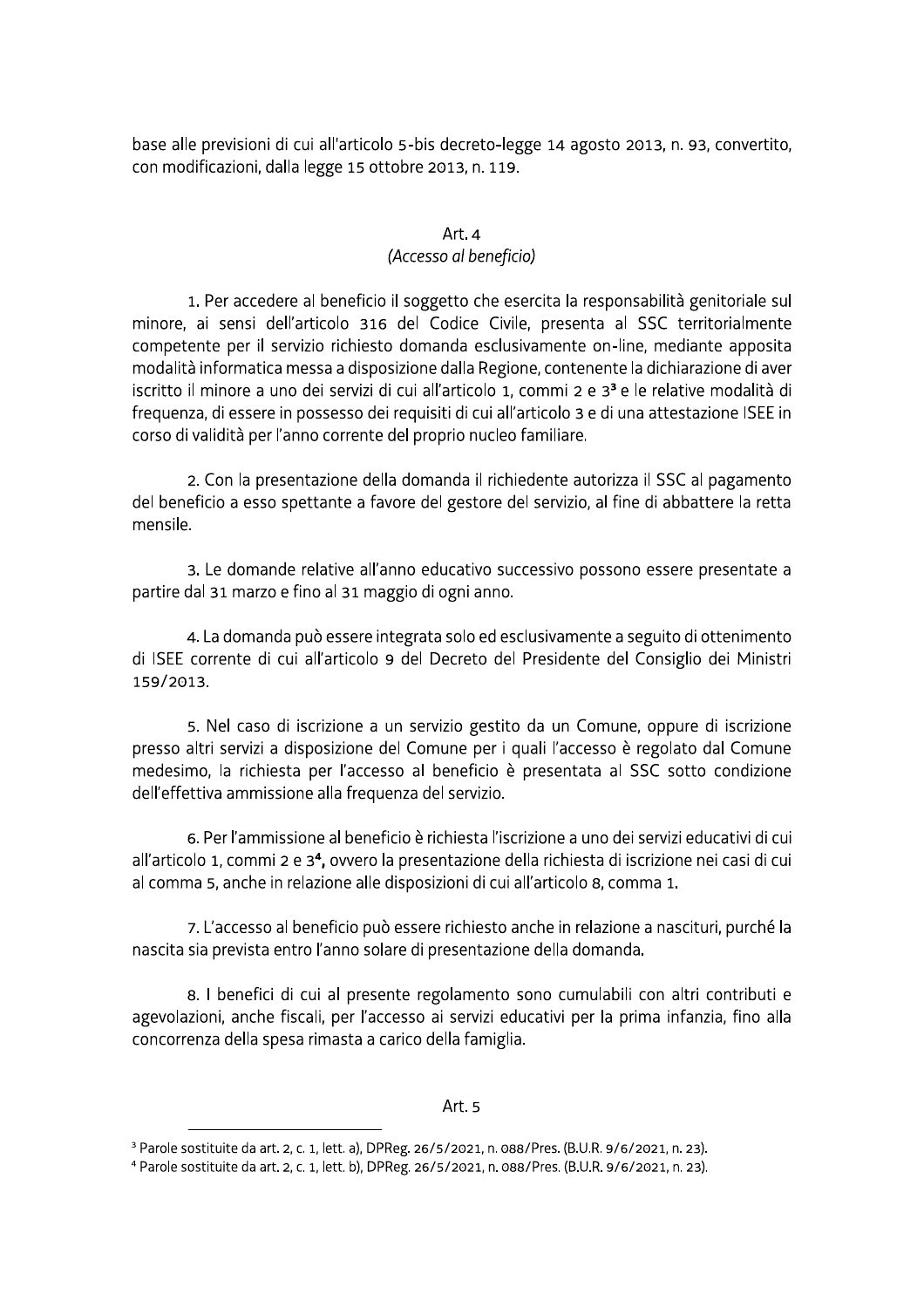### (Rilevazione e trasmissione dati)

1. Entro il 30 giugno di ogni anno i SSC trasmettono alla Regione, mediante apposita modalità informatica messa a disposizione dall'Amministrazione regionale, distintamente per ogni servizio di cui all'articolo 1, comma 2, il numero delle richieste suddivise per quadrimestre, con le relative mensilità di frequenza, presentate entro il 31 maggio di ogni anno per l'anno educativo successivo e suddivise per:

- nuclei familiari con un unico figlio minore;  $a)$
- b) nuclei familiari con più figli minori;
- $\mathsf{C}$ madri di figli minori inserite in un percorso personalizzato di protezione e sostegno all'uscita da situazioni di violenza;
- modalità di frequenza a tempo pieno o a tempo parziale;  $\mathsf{d}$
- durata della residenza o dell'attività lavorativa in regione del genitore richiedente  $e)$ uguale, inferiore o superiore a cinque anni continuativi.

2. I dati di cui al comma 1 sono riferiti esclusivamente alle richieste accoglibili in ragione della ricettività massima di ciascun servizio riferita al numero di bambini contemporaneamente presenti.

3. I SSC comunicano tempestivamente alla Regione tutte le eventuali variazioni riscontrate rispetto ai dati comunicati.

# Art. 6

# (Intensità del beneficio)

1. Con delibera di Giunta regionale, sulla base delle risorse finanziarie disponibili per l'esercizio finanziario in corso maggiorate di una quota pari agli otto dodicesimi delle risorse finanziarie allocate per il medesimo scopo nel bilancio pluriennale per l'esercizio finanziario successivo e dei dati complessivi comunicati ai sensi dell'articolo 5, comma 1, sono determinati annualmente gli importi mensili del beneficio come segue:

- per i nuclei familiari con un unico figlio minore, fino a un massimo di 250,00 euro per  $a)$ la frequenza a tempo pieno di nidi d'infanzia e di servizi educativi domiciliari come definito all'articolo 2, comma 1, lettera i), e gli importi mensili del beneficio fino a un massimo di 125,00 euro per la frequenza a tempo parziale di nidi d'infanzia e di servizi educativi domiciliari come definito all'articolo 2, comma 1, lettera j), nonché per la frequenza di centri bambini e genitori e di spazi gioco come definita all'articolo 2, comma 1. lettera k):
- $b)$ per i nuclei familiari con più figli minori, fino a un massimo di 450,00 euro per la frequenza a tempo pieno di nidi d'infanzia e di servizi educativi domiciliari come definito all'articolo 2, comma 1, lettera i), e gli importi mensili del beneficio fino a un massimo di 225,00 euro per la frequenza a tempo parziale di nidi d'infanzia e di servizi educativi domiciliari come definito all'articolo 2, comma 1, lettera j), nonché per la frequenza di centri bambini e genitori e di spazi gioco come definita all'articolo 2, comma 1, lettera k);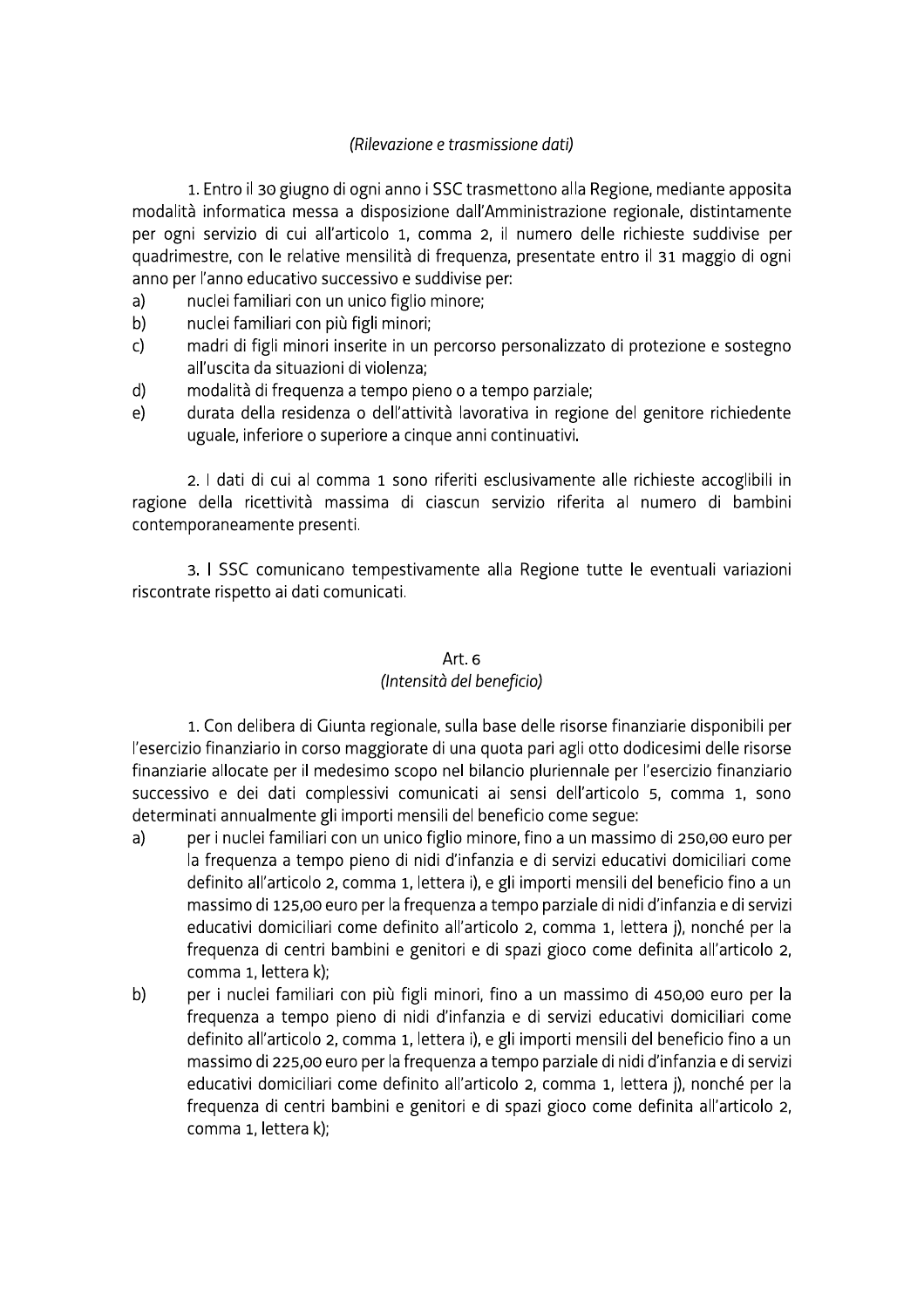2. Qualora il medesimo nucleo familiare abbia due o più figli minori iscritti e frequentanti contemporaneamente a uno dei servizi previsti dall'articolo 1 comma 2, il beneficio è riconosciuto a tutti i figli, nella misura prevista al comma 1, lettera b).

3. Fermo quanto previsto dall'articolo 3, comma 1, lettera a), il beneficio determinato ai sensi del comma 1 è ridotto del 50 percento se il genitore richiedente, componente il nucleo familiare, è residente o presta attività lavorativa nel territorio regionale da meno di 5 anni continuativi.

4. In relazione alle specificità dei servizi sperimentali di cui all'articolo 5, comma 1, della legge regionale 20/2005, a seconda della loro assimilabilità con uno dei servizi di cui all'articolo 1, comma 2, lettere da a) a d) e del tipo di frequenza, si applicano i relativi importi mensili per gli stessi stabiliti.

5. In ogni caso il beneficio, come determinato ai sensi dei commi da 1 a 2 non spetta per un importo superiore alla retta mensile per il corrispondente periodo.

# Art. 7 (Riparto dei fondi)

1. Entro 60 giorni dalla data della delibera di cui all'articolo 6, comma 1, il fondo per l'abbattimento delle rette, costituito dalle risorse disponibili per l'esercizio finanziario in corso maggiorate di una quota pari agli otto dodicesimi delle risorse allocate nel bilancio pluriennale per l'esercizio finanziario successivo, viene ripartito tra i SCC sulla base dei dati trasmessi ai sensi dell'articolo 5 comma 1, come segue:

- il 90% in relazione al rispettivo fabbisogno di ciascun SSC e tenuto conto delle  $a)$ intensità di beneficio stabilite con la delibera di Giunta regionale di cui all'articolo 6;
- il 10% a titolo di maggiorazione in misura proporzionale al fabbisogno di ciascun SSC  $b)$ finalizzata a supportare le esigenze derivanti dall'applicazione delle disposizioni di cui all'articolo 9, comma 1, lettere da b) a e).

# Art. 8

# (Ammissione al beneficio)

1. Le richieste di ammissione al beneficio presentate entro il 31 maggio di ogni anno per iscrizioni all'anno educativo successivo sono ammesse a beneficio automaticamente, nei limiti di frequenza indicati nelle richieste stesse.

2. Le richieste presentate successivamente al 31 maggio di ogni anno possono essere ammesse in ogni momento secondo data di presentazione, subordinatamente alla disponibilità di fondi assegnati ai SSC territorialmente competenti e nel rispetto dell'ordine di priorità di cui all'articolo 9.5

<sup>&</sup>lt;sup>5</sup> Vedi anche quanto disposto dall'art. 8, c. 56, L.R. 26/2020 (B.U.R. 7/1/2021, S.O. n. 2).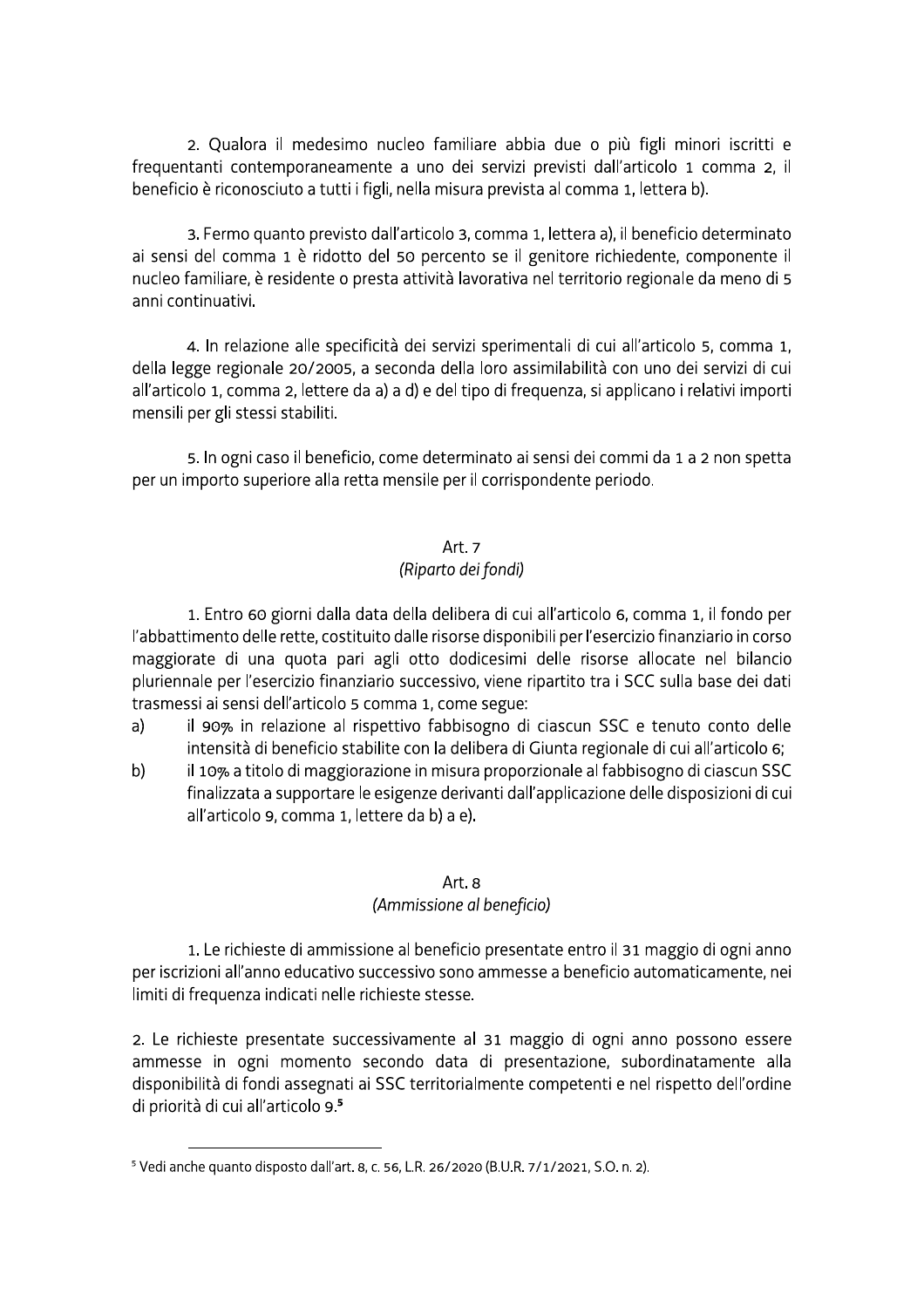3. In caso di capienza parziale delle risorse in relazione alle richieste presentate, il beneficio può essere temporaneamente concesso in misura ridotta nei seguenti casi:

- in caso di errori o ritardi dei SSC nell'esecuzione delle procedure di attribuzione del  $a)$ beneficio previste dal presente regolamento tali da determinare per il beneficiario un importo del beneficio minore rispetto a quanto effettivamente spettante;
- relativamente a richieste presentate successivamente al 31 maggio di ogni anno per  $b)$ le quali le risorse disponibili non consentono l'erogazione del beneficio in misura intera.

4. Nei casi previsti al comma 3, il SSC comunica ai beneficiari che possono avvalersi della possibilità di accettare il beneficio in misura ridotta e il beneficiario presenta l'accettazione al SSC.

5. L'importo del beneficio è adeguato alla misura intera, con effetto non retroattivo, qualora si rendano disponibili nuove risorse, nel rispetto dell'ordine di priorità di cui all'articolo 9.

#### Art. 9

### (Ordine di priorità nell'utilizzo delle risorse)

1. Le risorse del Fondo, incluse quelle che tempo per tempo dovessero rendersi disponibili, sono utilizzate dai SSC per le seguenti finalità e nel rispetto del seguente ordine di priorità:

- $a)$ per accogliere richieste presentate entro il 31 maggio per iscrizioni all'anno educativo successivo, anche per l'accesso a un servizio diverso da quello originariamente richiesto, entro il limite di frequenza indicato nella richiesta;
- per adeguare il beneficio nei casi di cui all'articolo 8, comma 3, lettera a); b)
- per adeguare il beneficio nei casi di cui all'articolo 8, comma 3, lettera b);  $\mathsf{C}$
- per accogliere le richieste di cui all'articolo 8, comma 2;  $d)$
- per adeguare il beneficio in caso di prolungamento del tempo di frequenza  $e)$ originariamente richiesto, a fronte di una richiesta in tal senso presentata dal beneficiario.

2. Per le finalità di cui alle lettere da b) a e) del comma 1, entro il giorno 25 di ogni mese i SSC verificano, sulla base delle risorse finanziarie disponibili, l'accoglibilità delle richieste pervenute entro il termine del mese precedente e provvedono alla concessione, ovvero all'adeguamento, dei benefici spettanti con decorrenza dal mese successivo. Qualora più richieste rientrino nella medesima fattispecie fra quelle previste dalle lettere da b) a e) del comma 1, viene riconosciuta precedenza ai casi secondo ordine cronologico della data di presentazione della domanda e, in caso di ulteriore parità, ai casi che presentano un valore dell'ISEE minore.

3. Per le finalità di cui al presente articolo, le richieste di cui all'articolo 4 comma 5 che si perfezionano dopo il 30 giugno di ogni anno in relazione all'anno educativo successivo,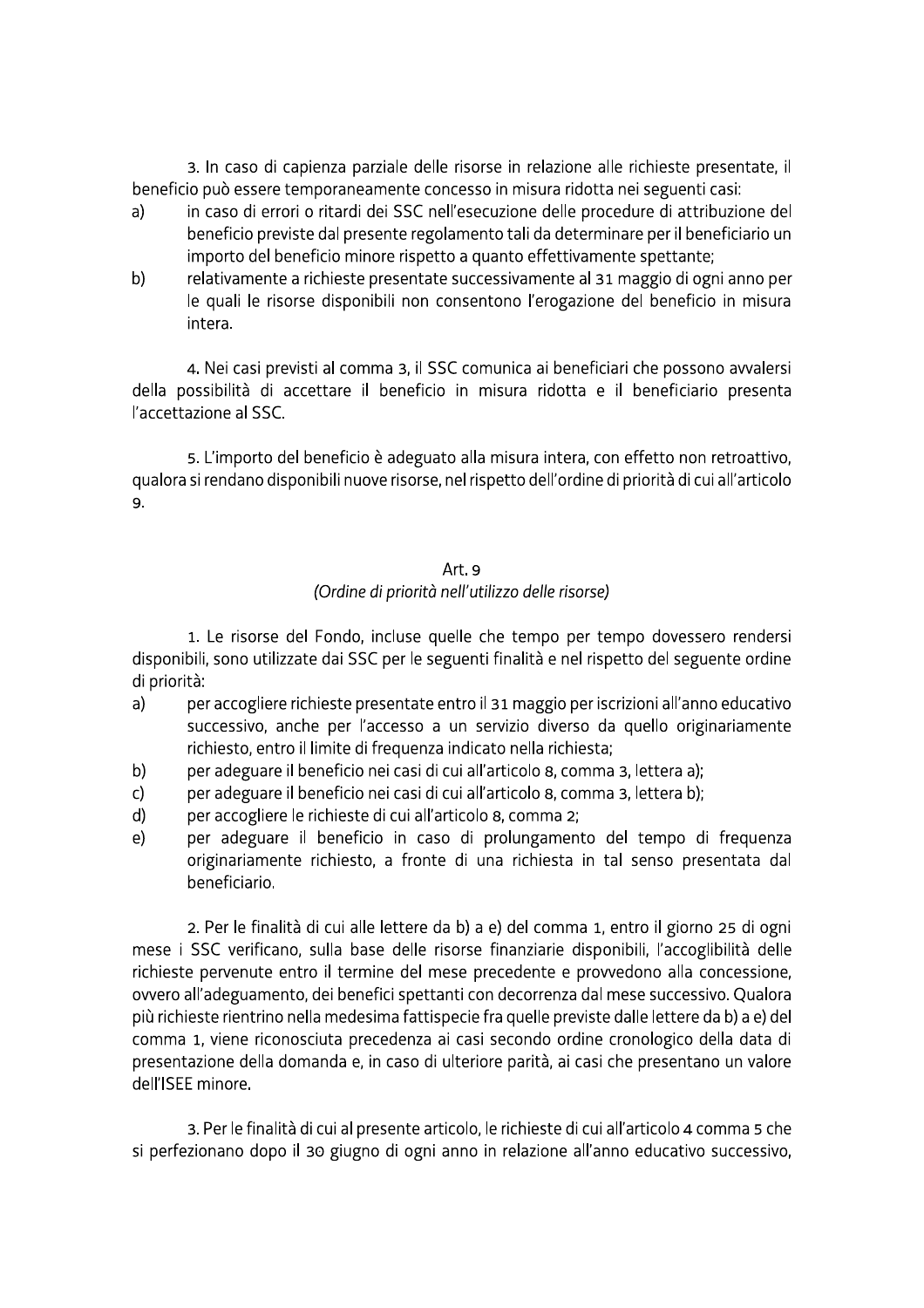rientrano nella fattispecie di cui all'articolo 8, comma 2, e vengono ordinate cronologicamente secondo la data di presentazione della domanda.

# Art. 10

### (Comunicazione e validazione del beneficio)

1. Entro 20 giorni dalla delibera di Giunta regionale di cui all'articolo 6, comma 1, il SSC comunica ai gestori dei servizi, con riferimento ai beneficiari ammessi automaticamente in base alle disposizioni dell'articolo 8, comma 1:

- $a)$ I loro nominativi:
- b) Il tipo di frequenza;
- Il mese di decorrenza e quello di cessazione del beneficio;  $\mathsf{C}$
- $d)$ Il relativo importo mensile a ciascuno spettante.

2. La medesima comunicazione è di volta in volta effettuata tempestivamente in relazione ai casi di accoglimento di nuove richieste e di adeguamento del beneficio ai sensi dell'articolo 9

3. Entro 10 giorni dalla comunicazione di cui al comma 1, i gestori dei servizi segnalano ai SCC le eventuali incongruenze riscontrate tra i dati comunicati dai SSC e quelli risultanti dalle iscrizioni effettuate presso i servizi educativi.

4. Nei casi in cui ai sensi del comma 3 emergano incongruenze, il SSC procede alla validazione come segue:

- $a)$ gualora l'iscrizione preveda la frequenza presso il servizio per un numero di mensilità inferiore a quello indicato nella richiesta di beneficio, il SSC provvede al relativo adeguamento; la durata del beneficio rimane limitata invece al numero di mensilità indicate nella richiesta nel caso in cui l'iscrizione al servizio sia stata effettuata per un periodo più lungo;
- $b)$ gualora l'iscrizione al servizio preveda una tipologia di freguenza a tempo parziale, il beneficio spetta nella misura corrispondente, a prescindere da quanto indicato nella richiesta presentata; qualora la richiesta sia stata presentata in relazione a una tipologia di freguenza a tempo parziale, il beneficio spetta nella misura stabilita per la tipologia di frequenza a tempo parziale anche se l'iscrizione prevede una frequenza rientrante nella tipologia a tempo pieno.

#### Art. 11

# (Erogazione del beneficio)

1. I gestori dei servizi, sulla base delle comunicazioni di cui all'articolo 10, applicano il beneficio spettante, a scomputo della retta mensile, a partire dal relativo mese di decorrenza indicato.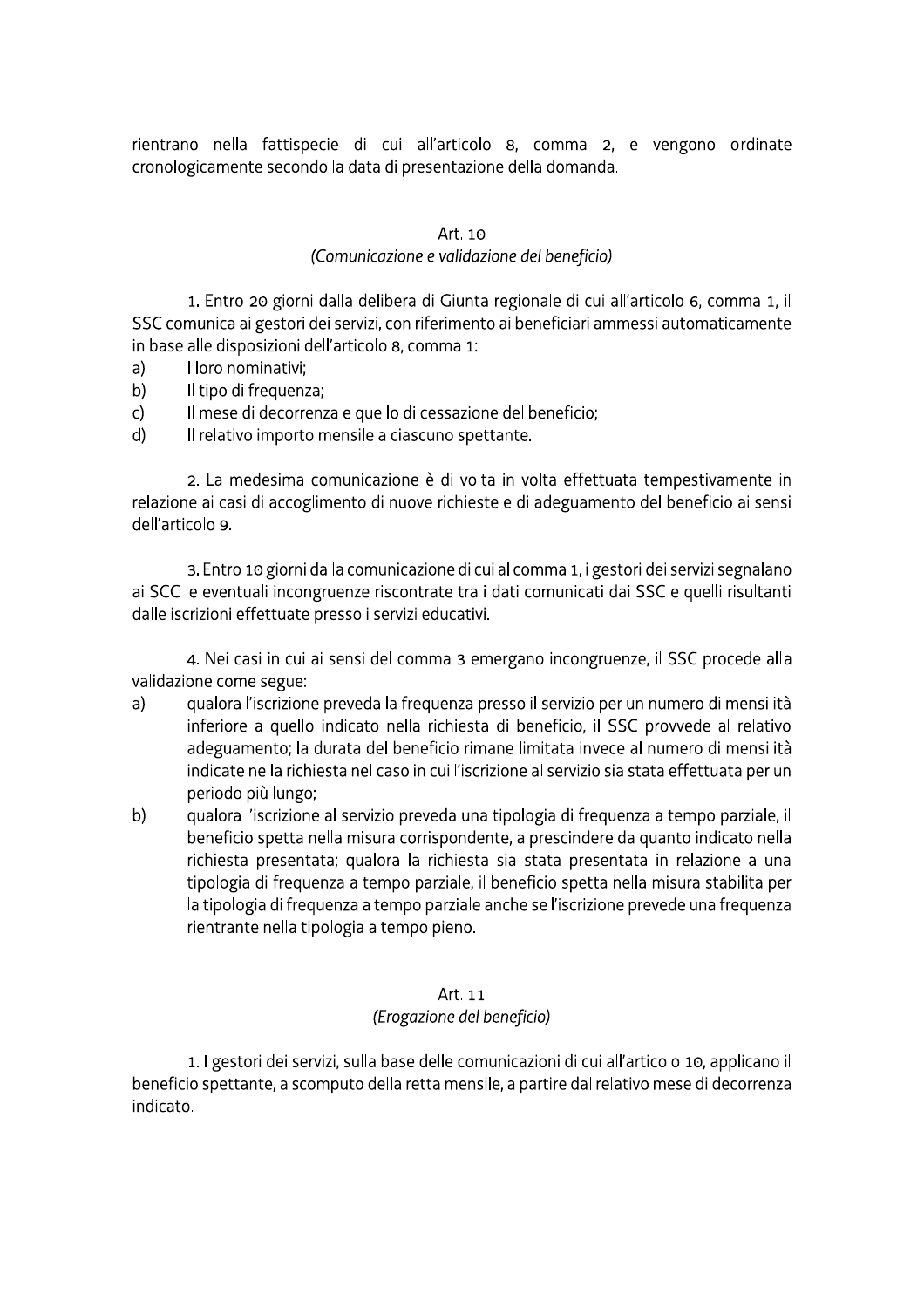2. Entro il giorno 5 di ogni mese i gestori dei servizi comunicano al SSC, con apposita modalità informatica messa a disposizione dalla Regione, l'ammontare dei benefici applicati.

3. La comunicazione è corredata dalla specificazione, per ogni singolo beneficiario, della tipologia di servizio e di frequenza secondo i termini di iscrizione, dell'importo del beneficio applicato e della corrispondente retta per il mese di riferimento, nonché degli estremi del titolo di addebito per la fruizione del servizio medesimo.

4. Il beneficio non spetta per le mensilità in cui il nucleo familiare percepisce i benefici di cui all'articolo 4, comma 24, lettera b), della legge 28 giugno 2012, n. 92 (Disposizioni in materia di riforma del mercato del lavoro in una prospettiva di crescita) per la freguenza presso il medesimo servizio, e in tali casi il gestore del servizio, previa comunicazione al SSC, non applica il beneficio per le mensilità corrispondenti.

5. In ogni caso, ai sensi dell'articolo 6, comma 5, l'ammontare del beneficio non può essere applicato per un importo superiore alla retta mensile per il corrispondente periodo.

6. Entro 30 giorni successivi alla comunicazione di cui al comma 2, il SSC provvede alla liquidazione in favore di ciascun gestore dei servizi dell'ammontare dei benefici applicati.

# Art. 12 (Variazioni successive alla presentazione della richiesta di beneficio)

1. Sono ammessi i trasferimenti ad altro servizio educativo fra quelli di cui all'articolo 1 commi 2 e 3<sup>6</sup>, purché tra la data di cessazione dell'iscrizione originaria e la data della nuova iscrizione intercorra un intervallo non superiore a 30 giorni. Qualora il trasferimento intervenga dopo l'ammissione al beneficio, lo stesso è conservato entro i limiti di frequenza originariamente richiesti.

2. Nel caso in cui il trasferimento previsto al comma 1 coinvolga servizi educativi operanti in territori afferenti a SSC diversi, la richiesta di beneficio viene trasmessa tempestivamente al SSC nel cui territorio opera il servizio educativo di destinazione ai fini delle verifiche di cui all'articolo 9, comma 2, ovvero, se il trasferimento interviene dopo l'ammissione al beneficio, il SCC di origine comunica al SCC di destinazione l'importo del beneficio spettante e provvede al trasferimento del relativo ammontare residuo.

3. I casi di cessazione dell'iscrizione non previsti dal presente articolo comportano l'annullamento delle richieste presentate e non ancora soddisfatte e la decadenza dai benefici a partire dal mese successivo alla cessazione medesima.

# Art. 13 (Recupero di benefici non spettanti)

<sup>&</sup>lt;sup>6</sup> Parole sostituite da art. 3, c. 1, DPReg. 26/5/2021, n. 088/Pres. (B.U.R. 9/6/2021, n. 23).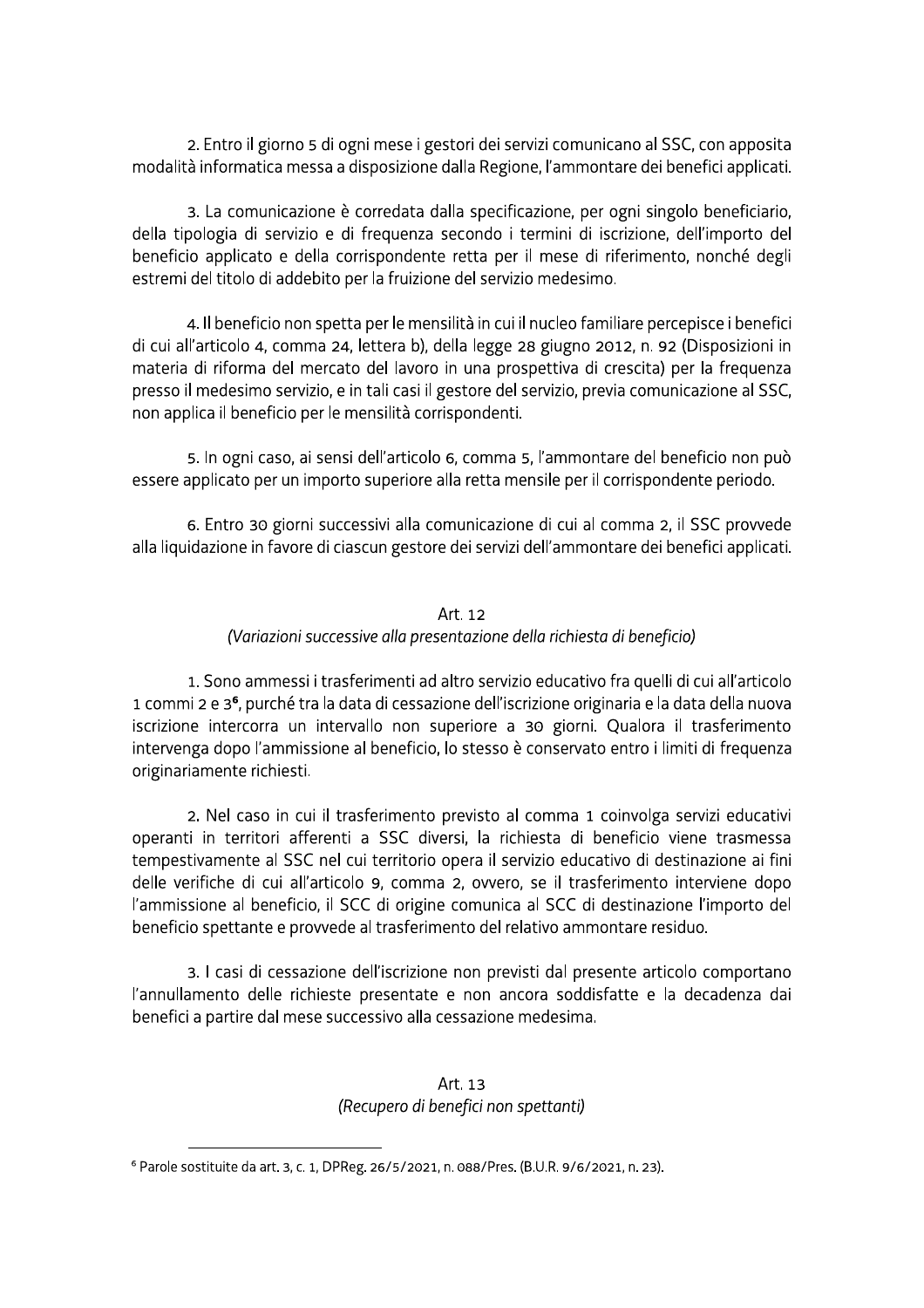1. In caso di benefici erogati e non spettanti il SSC puo operare compensazioni, fino alla concorrenza di quanto dovuto, a carico delle successive erogazioni in favore del gestore del servizio.

# Art. 14<br>(Disciplinare di impegni)

1. In caso di benefici erogati e non spettanti il SSC può operar<br>correnza di quanto dovuto, a carico delle successive erogazion<br>izio.<br>Art. 14<br>(Disciplinare di impegni)<br>1. <sup>7</sup> Per regolare i reciproci rapporti al fine di da <sup>7</sup> Per regolare i reciproci rapporti al fine di dare applicazione operativa alle disposizioni del presente regolamento, i SSC e i gestori dei servizi accreditati<sup>s</sup> sottoscrivono un disciplinare di impegni con i contenuti minimi previsti dallo schema di cui all'allegato A al presente regolamento.

2. Il disciplinare di impegni di cui al comma 1 ha durata triennale**º** ed è rinnovabile.

3. Il disciplinare non è richiesto qualora il gestore del servizio rivesta le funzioni di ente gestore del SSC. In tal caso l'ente provvede a dare attuazione alle disposizioni del presente regolamento, per quanto compatibili, secondo le proprie norme di organizzazione interna.

4. Ciascun SSC comunica alla Regione e pubblica sul proprio sito internet l'elenco dei gestori dei servizi con i quali ha sottoscritto il disciplinare di impegni di cui al comma 1, con specificazione dei servizi offerti.

# Art. 15<br>(Limiti all'incremento delle rette)

rento, per quanto compatibili, secondo le proprie norme di organizzazione i<br>4. Ciascun SSC comunica alla Regione e pubblica sul proprio sito internet l'e<br>dei servizi con i quali ha sottoscritto il disciplinare di impegni d 1.<sup>10</sup>Per i servizi di cui all'articolo 1, comma 2, e limitatamente a favore di utenti beneficiari delle misure di cui al presente regolamento, i gestori dei servizi contengono l'adeguamento annuale delle rette mensili nella misura massima di due punti percentuali oltre la variazione dell'indice ISTAT dei prezzi al consumo per le famiglie di operal è implegati (FOI) registrato nel mese di gennaio<sup>11</sup> di ciascun anno, con riferimento all'ammontare medio mensile delle rette applicate nell'anno precedente.

2. Nel caso di servizi gestiti da Comuni o di servizi per i quali l'accesso e regolato dal Comuni, il limite di cui al comma 1 si applica con riguardo alla tariffa mensile più alta al netto di sconti e riduzioni applicata nell'anno educativo precedente.

3. Ai fini della verifica del rispetto dei limiti di incremento delle rette di cui al comma 1, i gestori dei servizi comunicano entro il 30 giugno di ogni anno ai SSC di rispettiva

tt<del>ttittittiin tillä tillä tillä tillä tillä tillä tillä tillä tillä tillä tillä tillä tillä tillä tillä tillä</del>  $^7$  Parole soppresse da art. 4, c. 1, lett. a), DPReg. 26/5/2021, n. 088/Pres. (B.U.R. 9/6/2021, n. 23).  $\,$ 

 $^{\rm 8}$  Parole aggiunte da art. 4, c. 1, lett. a), DPReg. 26/5/2021, n. 088/Pres. (B.U.R. 9/6/2021, n. 23).

 $^{\circ}$  Parole sostituite da art. 4, c. 1, lett. b), DPReg. 26/5/2021, n. 088/Pres. (B.U.R. 9/6/2021, n. 23).  $\,$ 

 $^{\rm 10}$  Parole soppresse da art. 5, c. 1, lett. a), DPReg. 26/5/2021, n. 088/Pres. (B.U.R. 9/6/2021, n. 23).

 $^{11}$  Parole sostituite da art. 5, c. 1, lett. a), DPReg. 26/5/2021, n. 088/Pres. (B.U.R. 9/6/2021, n. 23).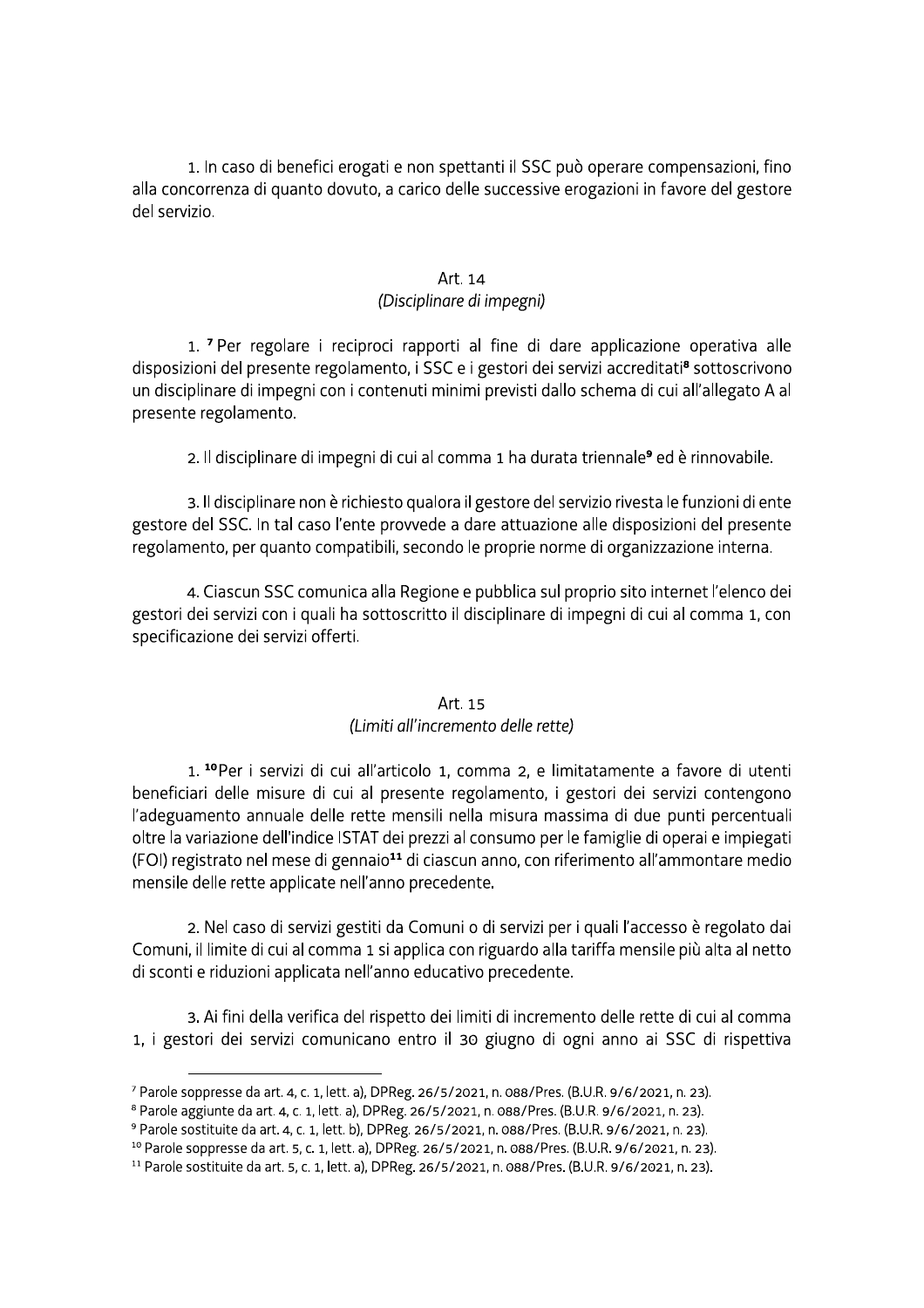competenza, anche mediante apposita modalità informatica messa a disposizione dell'Amministrazione Regionale, gli importi delle rette per l'anno educativo successivo.<sup>12</sup> l SSC di rispettiva competenza verificano il rispetto dei limiti di incremento delle rette di cui al comma 1. Gli importi di tali rette sono pubblicati sul sito internet di ciascun SSC di competenza.

#### Art. 16

#### (Rendicontazione)

1. I SSC provvedono alla rendicontazione dell'utilizzo delle risorse con le modalità di cui all'articolo 42 della legge regionale 20 marzo 2000, n. 7 (Testo unico delle norme in materia di procedimento amministrativo e di diritto di accesso) nei termini stabiliti nel decreto di concessione.

#### Art. 17

#### (Modifiche alla modulistica)

1. Eventuali modifiche all'allegato al presente regolamento sono disposte con decreto del Direttore centrale della Direzione centrale competente e sono pubblicate sul Bollettino Ufficiale della Regione.

#### Art. 18

#### (Abrogazione)

1. Il regolamento concernente i criteri e le modalità di ripartizione del Fondo diretto all'abbattimento delle rette a carico delle famiglie di cui all'articolo 15, commi 2 e 2 bis, della legge regionale 18 agosto 2005, n. 20 (Sistema educativo integrato dei servizi per la prima infanzia), emanato con decreto del Presidente della Regione 10 luglio 2015, n. 0139 è abrogato.

#### Art. 19

#### (Disposizioni transitorie)

1. Le disposizioni del regolamento abrogato dall'articolo 18 continuano ad applicarsi per l'anno educativo 2019/2020 e ai procedimenti di erogazione dei benefici di natura finanziaria in corso alla data di entrata in vigore del presente regolamento.

2. In deroga all'articolo 4 comma 2, le domande relative all'anno educativo 2020/2021 possono essere presentate a partire dalla data di entrata in vigore del presente regolamento e fino al 30 giugno 2020.

<sup>&</sup>lt;sup>12</sup> Parole sostituite da art. 5, c. 1, lett. b), DPReg. 26/5/2021, n. 088/Pres. (B.U.R. 9/6/2021, n. 23).